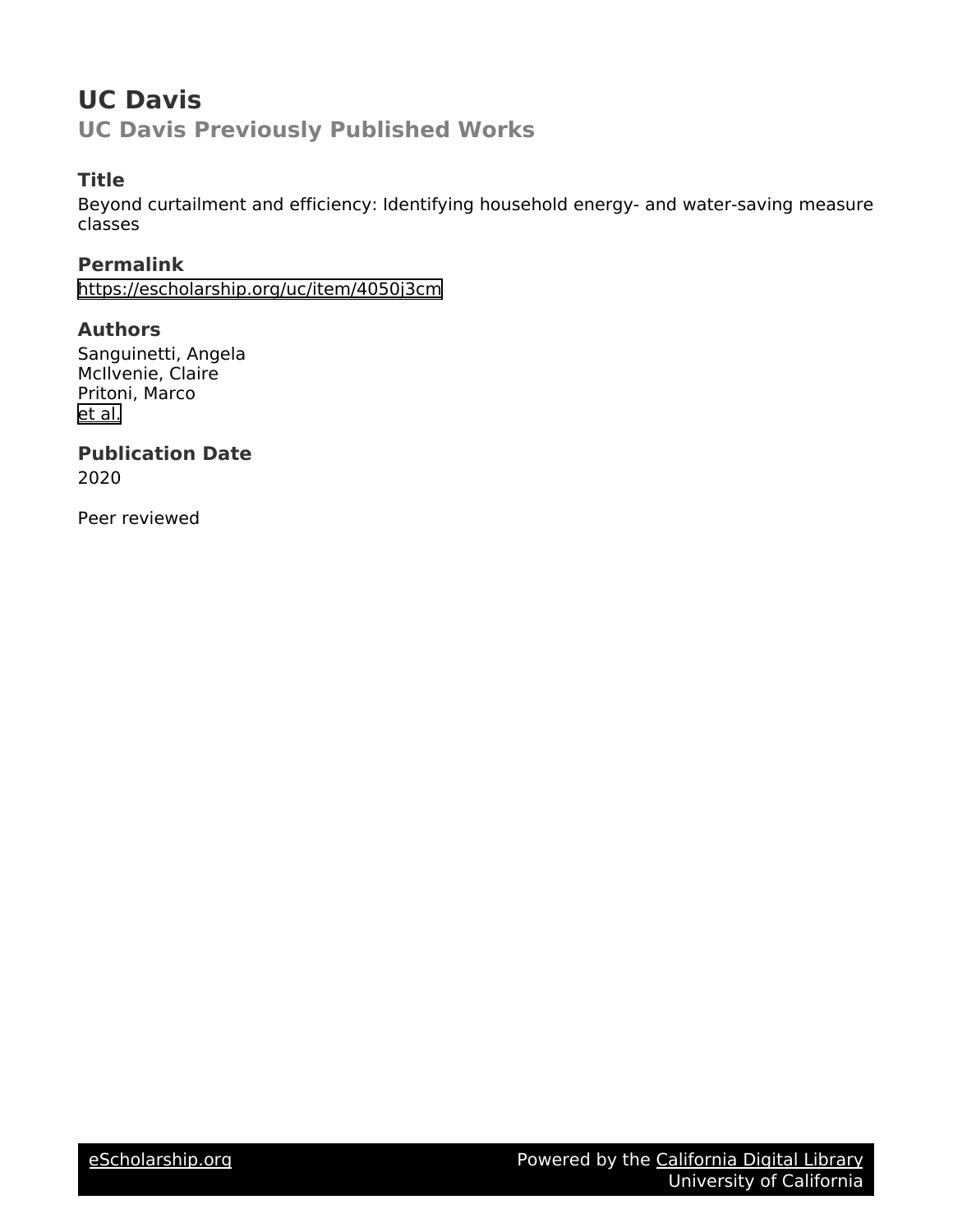# **Beyond Curtailment and Efficiency: Identifying Household Energy- and Water-Saving Measure Classes**

*Angela Sanguinetti, University of California, Davis Claire McIlvenie, University of Vermont Marco Pritoni, Lawrence Berkeley Lab National Laboratory Susan Schneider, Root Solutions*

### **ABSTRACT**

A key component of behavior-based energy conservation programs is the identification of target behaviors. A common approach is to target behaviors with the greatest energy-saving potential. The concept of behavioral spillover introduces further considerations, namely that adoption of one energy-saving behavior may increase (or decrease) the likelihood of other energy-saving behaviors. Thus, the total impact of correlated measure classes could be an important consideration when selecting target behaviors. Understanding the unique drivers and barriers for different measure classes can also support more efficient and effective interventions. However, current understanding of measure classes is limited.

This research aimed to identify household energy- and water-saving measure classes, within which positive spillover is likely to occur (e.g., adoption of energy-efficient appliances may correlate with adoption of water-efficient appliances). Nearly 1,000 households in a California city were surveyed and asked to report whether they had adopted 75 different energyand/or water-saving measures. Cluster analysis based on correlations between adoption of these diverse measures revealed eight water-energy-saving measure classes: Water Conservation; Energy Conservation; Maintenance and Management; Efficient Appliance; Edge of Efficiency; Efficient Irrigation; Green Gardening; and Green Landscaping. Understanding these measure classes can help guide behavior-based energy program developers in selecting target behaviors and designing interventions. For example, a series of energy reports could focus on one measure class at a time, each report promoting multiple measures within a given class and particularly highlighting high-leverage, "gateway" measures, i.e., those most correlated with others in the class.

## **Introduction**

Over the last decade, behavior change interventions have been increasingly called upon to help reach energy conservation goals. These interventions are often aimed at the residential sector. Research suggests household behavior changes, combined with energy-efficient technologies, could reduce total US residential energy consumption by up to 20% (Franckel, Heck, and Tai 2013). Attempting to capture such potential, utilities across the United States have adopted behavioral programs for residential customers, such as home energy reports (Consortium for Energy Efficiency 2018).

A key component of behavioral interventions is the identification of target behaviors. Some research suggests interventions should target one or more specific behaviors (Ignelzi et al. 2013; McKenzie-Mohr 2011). The question then becomes: Which ones? There could be many from which to choose. For example, Boudet, Flora, and Armel (2016) identified 261 behaviors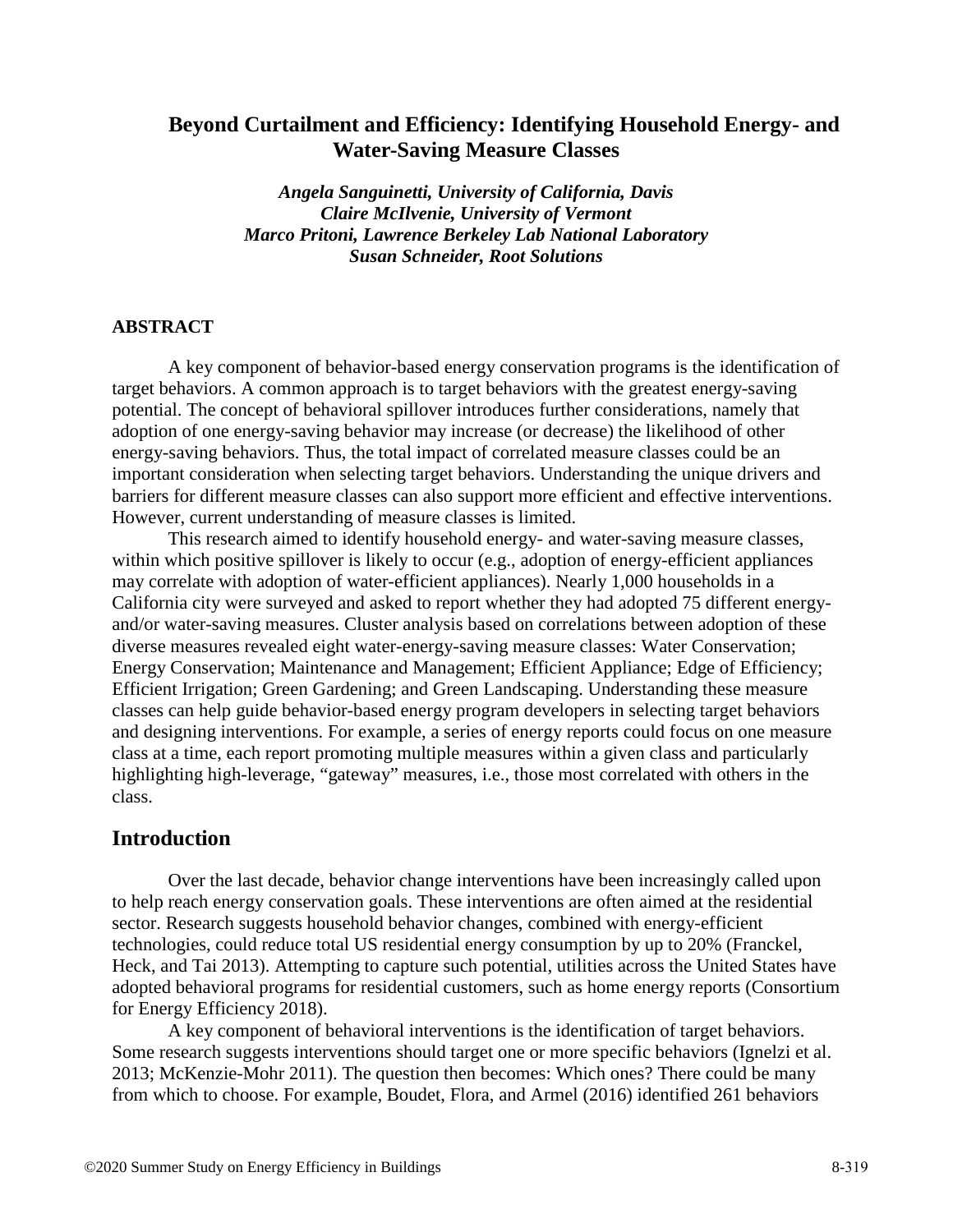that impact household energy consumption. A common approach is to target behaviors with the greatest environmental impact (Gardner and Stern 2009; Hawkin 2017; Wynes and Nicholas 2017). Stern (2011) also advises consideration of behavioral plasticity, which is the likelihood that individuals will adopt a given behavior.

The concept of behavioral spillover introduces further considerations for target behavior selection. Behavioral spillover is defined as "the extent to which engaging in one behavior influences the probability of conducting a subsequent behavior" (Nilsson, Bergquist, and Schultz 2017; 574). In the realm of behavior-based energy programs, spillover implies that an intervention targeting one energy-related behavior may increase or decrease the likelihood of others (i.e., positive and negative spillover, respectively; Thogersen and Crompton 2009; Truelove et al. 2014). For example, Steinhorst, Klockner, and Matthies (2015) found that tips for reducing electricity use framed around environmental benefits led to intentions to perform proenvironmental behaviors in other domains (positive spillover). On the other hand, Bratt (1999) found evidence that recycling was used as a rationale for driving one's car more (negative spillover).

Depending on the magnitude of these effects in real-world contexts, spillover could have significant implications for the design and evaluation of behavior-based energy programs. If some behaviors reduce the likelihood of others, net impacts of an intervention could be nil or negative, and evaluations that focus only on the targeted measure or on energy consumption data may not reveal the whole story. On the other hand, the ability to identify and target "gateway" behaviors prone to positive spillover could help program designers nudge consumers toward adopting suites of energy-saving measures. Interventions that trigger positive spillover could increase cost-effectiveness (Jessoe et al., 2017) and warrant increased investment (Truelove et al., 2014).

Thus, rather than prioritizing single, high impact behaviors, it might be more fruitful to consider the total impact of classes of related behaviors within which positive spillover is likely to occur. Nilsson, Bergquist, and Schultz (2017) argued: "If positive spillover can be reliably elicited, behaviors with small effects should not be ignored since they have the potential to influence other behaviors with more substantial effects on the environment" (574). Similarly, the total impact of a large class of low impact measures could be greater than that of a small class that includes some high impact measures.

Understanding distinctions between energy-saving measure classes in terms of their potentially unique drivers and barriers can also contribute to more effective and efficient interventions. For example, different demographic and psychographic profiles predict adoption of different kinds of energy-saving measures (e.g., Karlin et al. 2014). Layering more traditional market segmentation approaches with behavior segmentation (i.e., dividing behaviors into classes based on their relationships and characteristics) could support more tailored strategies.

The present research aimed to identify classes of household energy- and water-saving measures within which positive spillover is likely to occur. Household survey research in conjunction with a home water report (HWR) program in a city in Riverside County, California, collected data on self-reported engagement in 75 household energy- and water-saving measures. Measures frequently co-adopted by reporting households were identified as measure classes within which positive spillover might occur. Temporal relationships between adoption of measures within a class were not considered, but will be an important area for future research.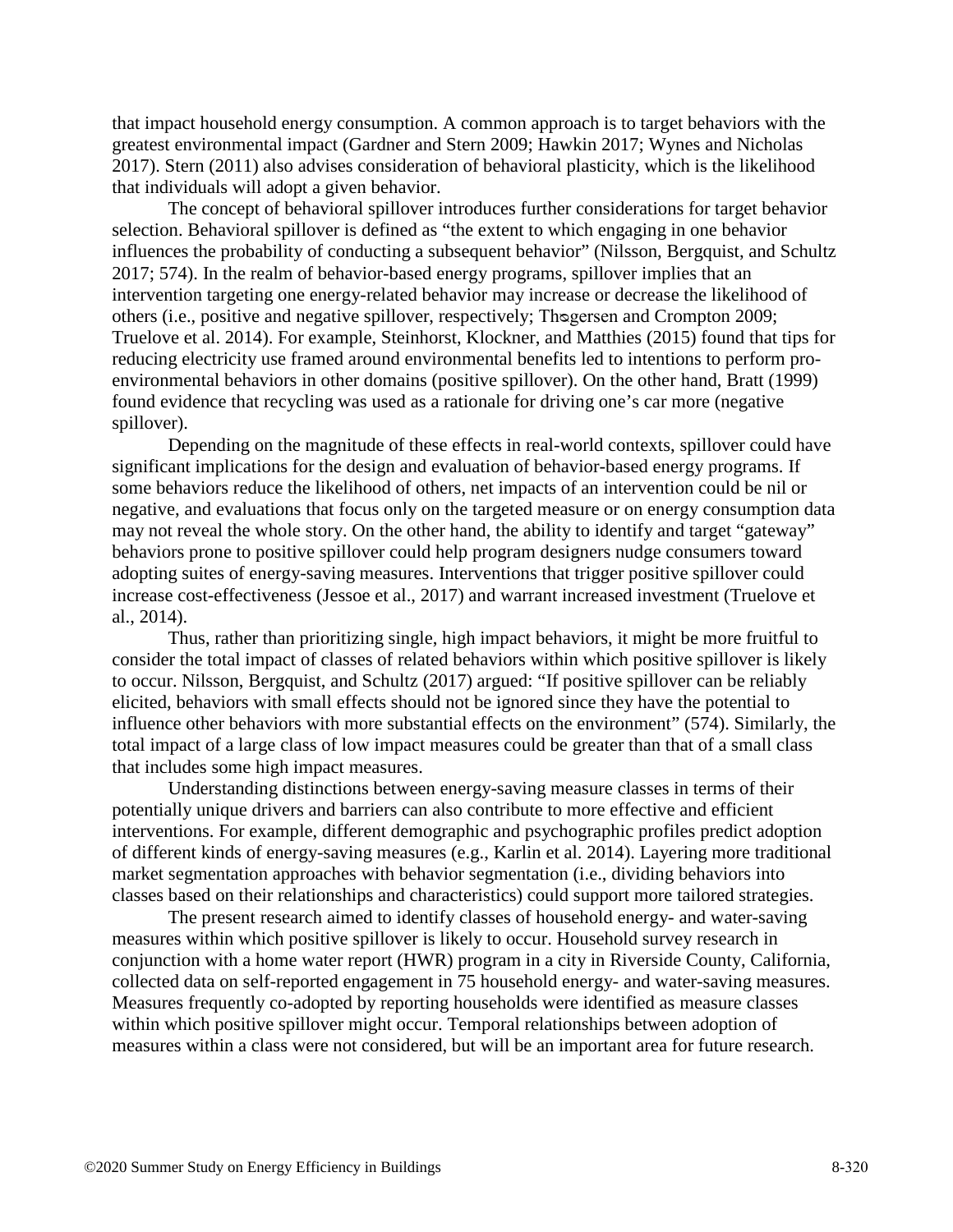# **Background**

While the behavioral mechanisms responsible for spillover are still not well understood (Nilsson et al., 2017), research and theory generally suggest positive spillover is more likely to occur amongst "similar" behaviors (Bratt 1999; Margretts and Kashima 2017; Nilsson, Bergquist, and Schultz 2017; Thøgerson and Crompton 2009; Whitmarsh and O'Neil 2010; Truelove et al. 2014). Behaviors can be similar in terms of a number of attributes, such as where and when they occur, resources required, and function. Attributes can be real or perceived, universal or idiosyncratic. A consistent understanding of what constitutes similar behavior in the context of behavioral spillover (i.e., what types of similarity predict positive spillover) is lacking.

#### **Understanding Behavioral Similarity**

Margretts and Kashima (2017) suggested that the resources required to perform behaviors may strongly determine behavioral similarity in the context of spillover, with spillover being more likely to occur between behaviors requiring similar resources (e.g., money as opposed to time or effort). Thogersen and Olander (2003) suggested that a common goal across multiple behaviors might be the most important factor involved in spillover. Truelove et al. (2014) also seem to define the kind of behavioral similarity that leads to positive spillover as behaviors with a common goal.

The concepts of response generalization and response classes from the field of behavior analysis (Cooper, Heron, and Heward 2007; Stokes and Baer 1977; Stokes and Osnes 1989) may be useful in furthering understanding of behavioral similarity, and thus of spillover. A response class is a group of behaviors that have the same function (i.e., are functionally related to common antecedents and consequences). When one behavior in a response class is reinforced, the others also become more likely to occur in the future (this is the process of response generalization).

Thus, response generalization depends on an individual's history of reinforcement. Environmentally-relevant response classes will be different across individuals to the extent that the social and instrumental consequences of those responses have differed in each person's experience. However, many consequences will be similar, especially within a shared culture. Thus, though response classes are idiosyncratic, there are likely to be general response classes that are common across many individuals.

Response generalization could occur across any and all pro-environmental behaviors since they all share a function of protecting the environment. Truelove et al. (2014) noted that those with more environmental knowledge might perceive similarity across more behaviors compared to those with less environmental knowledge. However, pro-environmental behaviors also have more immediate and personal consequences, compared to the indirect and long-term consequence of protecting the environment, and these will also influence the development of response classes. For example, curtailment of energy or water use in the home could mean sacrifices in preferred hygiene, comfort, or entertainment habits.

### **Classifying Environmentally Relevant Behaviors**

Several approaches have been taken to classify environmentally-relevant behaviors into categories of similar measures that could also be considered response classes within which positive spillover is likely to occur. One approach is to deduce categories based on an analysis of behavioral attributes (e.g., Boudet, Flora, and Armel 2016; Ignelzi et al. 2013; Sanguinetti,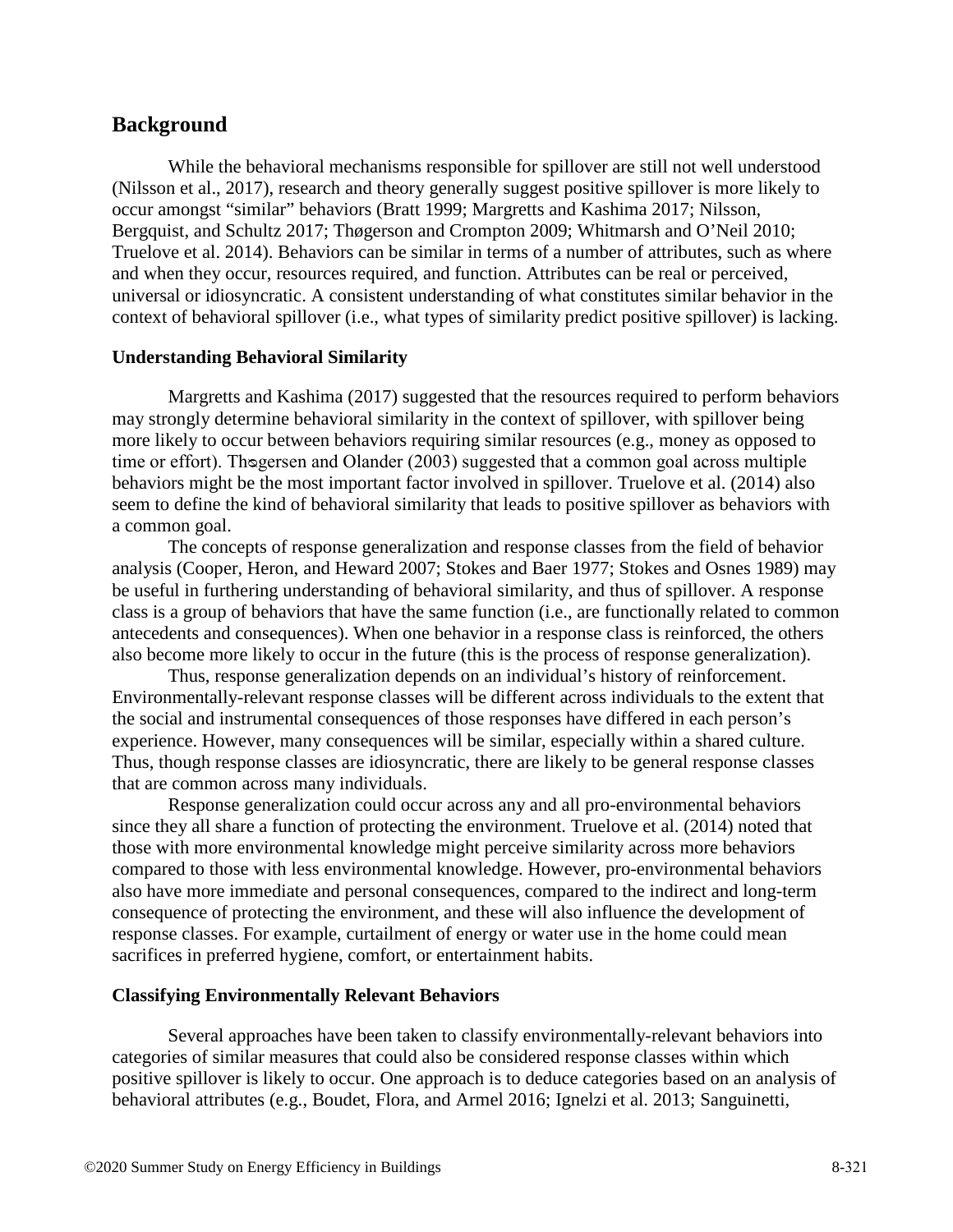Kurani, and Davies 2017). Another approach is to assess consumers' perceptions about behavioral similarity (e.g., Kneebone et al. 2018, Thogersen and Olander 1999; Olander and Thogersen 2000). A third approach, which is taken in the present research, is to infer classes of similar behavior and important behavioral attributes based on actual or reported behavior (e.g., Gatersleben, Steg, and Vlek 2002; Karlin et al. 2014; Thogersen and Olander 2003).

Boudet, Flora, and Armel (2016) provided the most comprehensive example of the deductive approach. They considered nine behavioral attributes in their classification of over 260 household energy-saving measures, based on social and behavioral theory: household function (e.g., thermal comfort, hygeine, entertainment), cost, energy savings, frequency, skill required, observability (visibility to others), locus of control (who can engage in the behavior), and home and appliance topography (where the behavior occurs and with what appliance). Using cluster analysis, they identified four measure classes based on their common attribute profiles: family style, call an expert, household management, and weekend projects.

Kneebone, Fielding, and Smith (2018) provided an example of an inductive approach to classification based on consumers' perceptions of household water-saving measures. Rather than using theoretically-derived attributes to classify measures, they asked consumers to sort 44 water-savings actions into groups and explain their rationale. Multidimensional scaling analysis was used to identify three classes of similar behaviors based on how often they co-occurred in participants' groupings; these were: mostly indoor curtailment or habitual behaviors, outdoor garden and plant-related behaviors, and efficiency and maintenance behaviors. An additional eight subgroups of behaviors were identified, characterized by attributes such as behavior type, location, ease of participation, behavioral goal, and personal practices or preferences.

The inductive approach, taken in the current study, is to arrive at measure classes by assessing what consumers actually do (or say they do), then characterize the classes, e.g., by defining attributes. Karlin et al. (2014) used this method in their survey research. They asked respondents to self-report engagement in eight household energy-saving measures. They used principal component analysis to identify two factors that best explained the variance in these eight energy-saving practices: curtailment/conservation behaviors (no cost habits and maintenance measures) and efficiency investments (some cost, low frequency).

#### **Present Research**

The systematic classifications reviewed above were limited to either energy- or watersaving behaviors. However, water and energy use often overlap in the home and spillover between the two would seem reasonable. For example, in a recent study in Burbank, California, an intervention consisting of home water reports (HWR) with feedback on water consumption and tips about water conservation led to reductions in both water and electricity consumption, despite the fact that electricity-consuming behaviors were not targeted in the reports (Jessoe et al., 2017). Only 26% of the electricity savings could be explained by water conservation activities (e.g., running only full loads in the dishwasher), which suggests there was spillover to non-water-related energy-saving measures.

The study reported in this paper was part of a follow-up to the study reported in Jessoe et al. (2017). It aimed to further explore the potential for positive behavioral spillover among household water and energy saving measures. This was accomplished through extensive survey research in conjunction with implementation of the WaterSmart, Inc. HWR report program in a city in Riverside County, California. The first objective of the research, which is the focus of this paper, was to identify classes of water- and/or energy-saving measures within which spillover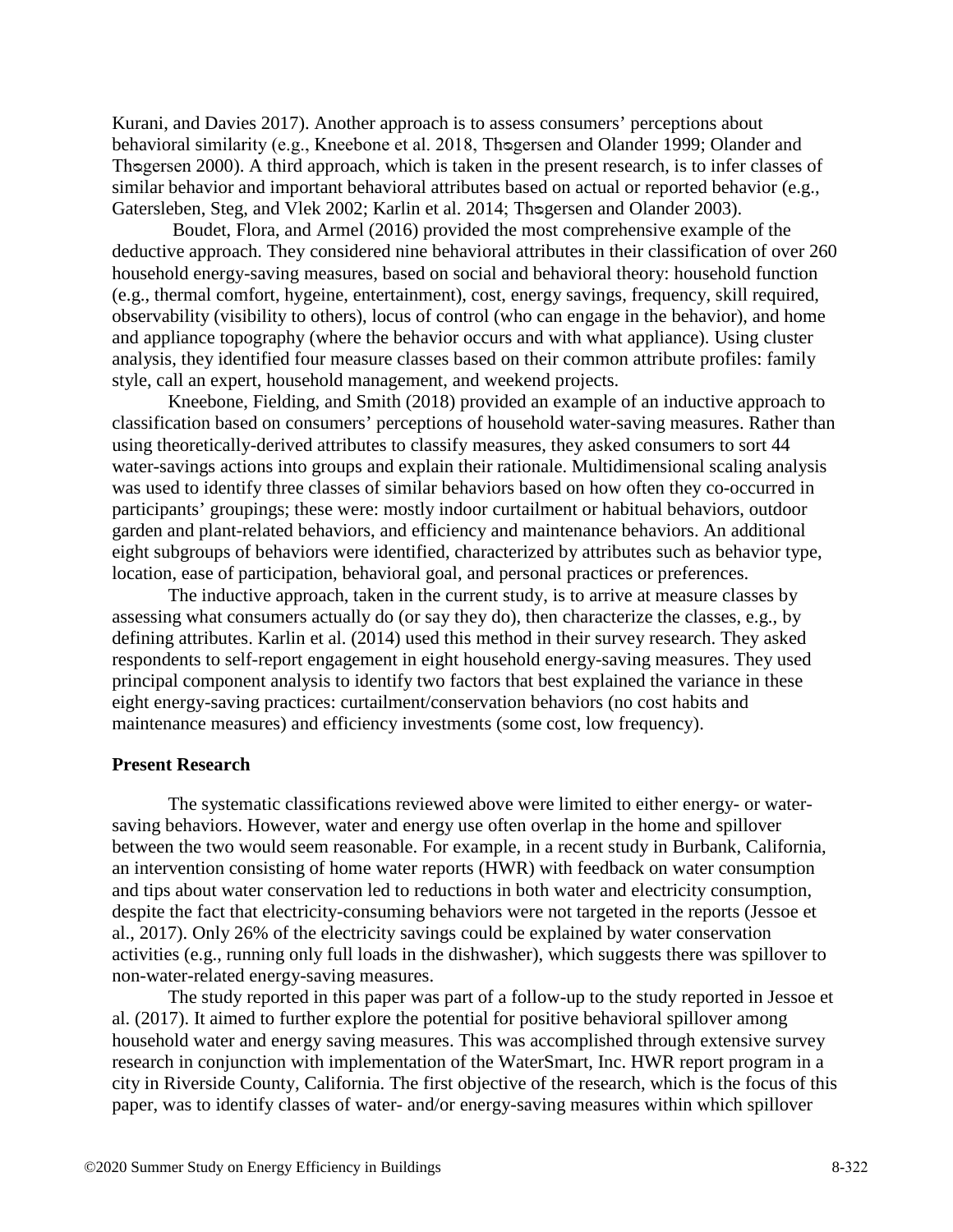would be likely to occur. Further exploratory analyses of identified potential gateway measures, i.e., those particularly likely to lead to spillover within and between classes. It was hypothesized that some identified measure classes would include both water- and energy-saving measures, indicating how spillover from water- to energy-saving measures, or vice versa, can occur, e.g., as a result of a HWR program.

# **Method**

This section briefly reviews the HWR intervention, as background information, followed by a detailed description of the post-treatment survey used to identify measure classes. See Popovich et al. (2018) for a full description of the intervention and analysis of water and energy consumption data. Finally, analysis methods are discussed.

#### **Smart Water-Energy Savings Project**

The Center for Water-Energy Efficiency at University of California, Davis, partnered with WaterSmart Software, Inc. on a HWR project in two California cities. This project, called Smart Water-Energy Savings, aimed to quantify both water and energy savings associated with the HWR program. The current research focuses on just one of the cities, in Riverside County.

The HWR program ran from September 2016 to November 2017. Only single-family households with at least one year of observable water usage history at their current residence were eligible. Out of 56,000 eligible households, 14,359 were randomly assigned to HWR treatment, leaving 38,751 households as the control group. Treatment households were randomly assigned to two groups: WaterSmart and Hot WaterSmart. The latter added a focus on hot water savings, which was hypothesized to lead to greater energy savings from natural gas.

The WaterSmart HWR program features customized reports delivered by mail or email, and an online portal where residents can learn more about their water use and ways to save. Each report included feedback about past water consumption and tips on how to conserve water in the future. WaterSmart Software, Inc. keeps a library of tips and determines which tips each household receives (e.g., if they know a household has a pool, they may give pool-related watersaving tips). The authors of this research were provided with the tip library but not information about which tips each household received.

#### **Post-Treatment Survey**

This research focuses on data from a survey of both treatment and control households after the end of the year-long HWR program. The survey featured questions assessing selfreported engagement in 75 water- and/or energy-saving measures. These data were used to identify measure classes (looking across the whole sample), regardless of whether measures were adopted before or during the HWR program. The 75 measures assessed included many of the water-saving (including hot water-saving) measures promoted in the HWRs, as well as energysaving measures that were representative of the different measure classes identified in previous research, particularly Boudet, Flora, and Armel (2016).

To avoid overwhelming participants, questions used a checklist response option format and were presented in multiple sets based on household topography, using two prompt formats: one directed at actions (43 measures) and the other at investments (36 measures). For actions, four items read: Which actions do you regularly take (1) at home; (2) while bathing/grooming;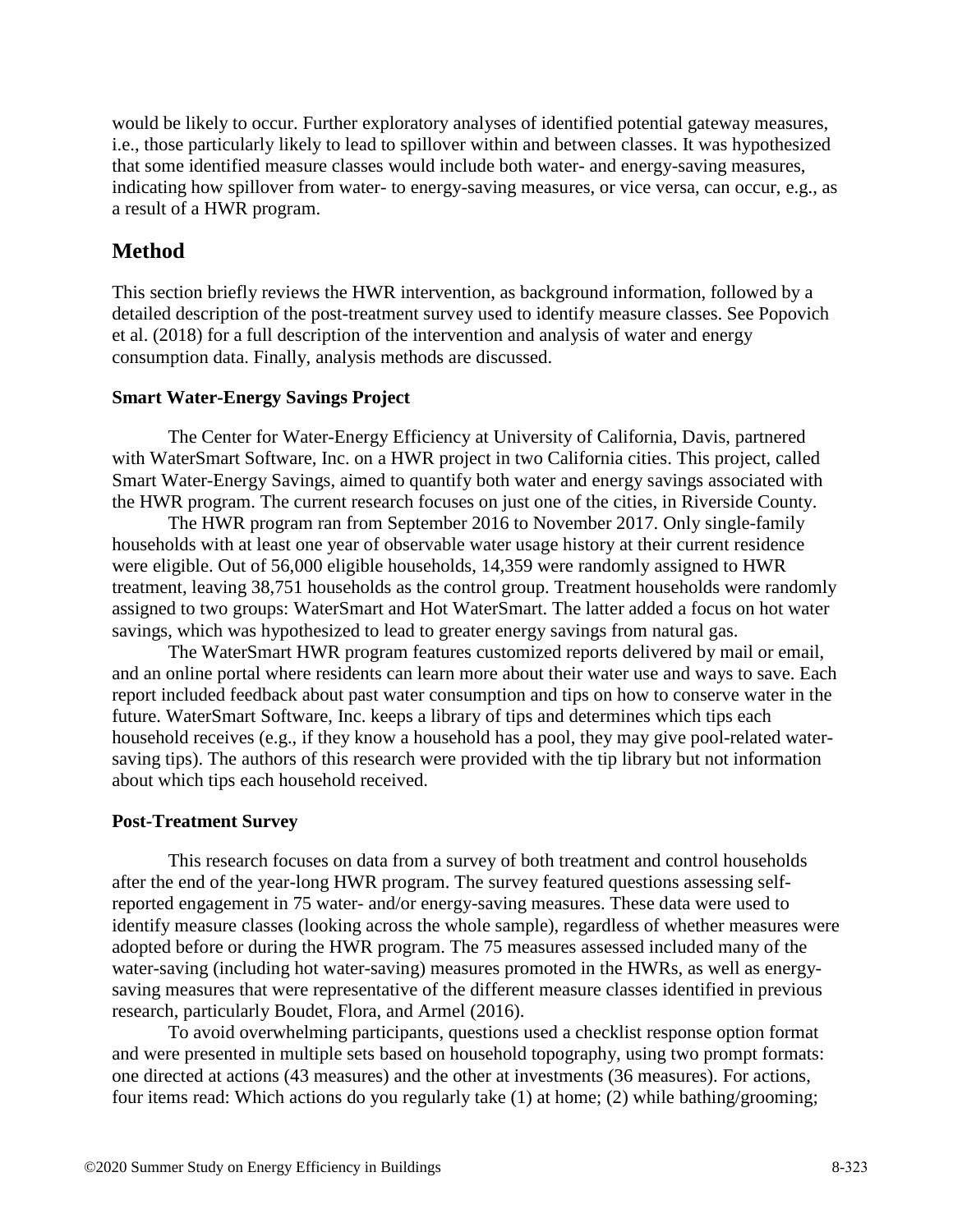(3) in the kitchen; (4) in your yard (if they had one)? For investments, two items read: Which [energy-; water-] saving investments/measures do you have in (1) your home; (2) your yard? Participants were instructed to mark all that apply and response option order was randomized except for a "None of the above" option, which was always displayed last.

The online survey was distributed via email when an email address was available, and otherwise an invitation sent by postal mail. The treatment group's version of the survey included questions about HWRs, whereas the control group's version did not. Only one response per household was allowed. Each participant received a \$20 Starbucks gift card. Out of 5,703 households recruited, 976 surveys were completed (a 17% response rate).

#### **Analysis**

Energy- and water-saving measure classes were identified using principal component analysis (PCA) with Promax oblique rotation. PCA is a statistical method to reduce complex datasets into fewer core components, or factors, based on underlying patterns in the data. Household water- and energy-saving measures frequently selected by the same respondents loaded most strongly onto a common factor. PCA has been previously used in spillover and behavior segmentation work (Karlin et al. 2014; Kneebone, Fielding, and Smith 2018; Whitmarsh and O'Neil 2010). Promax is an oblique rotation method that allows for correlation between factors (as opposed to an orthogonal method than assumes uncorrelated factors). Measures were assigned to the class(es) for which they had a factor loading above .32; measures with no factor loadings above .32 were not assigned to a class (threshold suggested by Tabachnick and Fidell 2001).

The PCA was based on the correlation matrix of binary responses for the 75 energy- and water-saving measures ( $0 = not$  checked;  $1 =$  checked) across the combined survey sample of control and HWR treatment households (both water-saving and non-water-saving). Respondents were excluded if they did not have a yard, since that would influence the yard-related measures to load onto a common factor. The final sample was 878.

Resultant measure classes are defined and described in relation to each other in terms of common behavioral attributes. The nine attributes defined in Boudet, Flora, and Armel (2016) were considered (adapted to be inclusive of water-saving measures), as well as the concept of resources required (Margetts and Kashima 2017; also adapted to include tools). Table 1 describes these attributes. We assessed which attributes helped define each measure class and which did not (i.e., where there was diversity among measures in a given class). These descriptions were formed inductively and qualitatively rather than using predefined attribute levels and coding.

| Attribute                 | Description                                                   |
|---------------------------|---------------------------------------------------------------|
| <b>Resources Required</b> | Objective, quantifiable resources (money, tools, effort/time) |
| Savings                   | Water and/or energy savings potential                         |
| Cost                      | Purchase price for investment measures                        |
| Frequency                 | How often the measure is likely to be performed               |
| Skill Level               | Amount of ability for an adult to perform (e.g., possible     |
|                           | without reading instructions, skill with tools, need expert)  |
| Observability             | Degree to which others notice that the measure is performed   |
| <b>Locus of Decision</b>  | Household member(s) who can make the decision to adopt        |

Table 1. Behavioral attributes of energy- and/or water-saving measures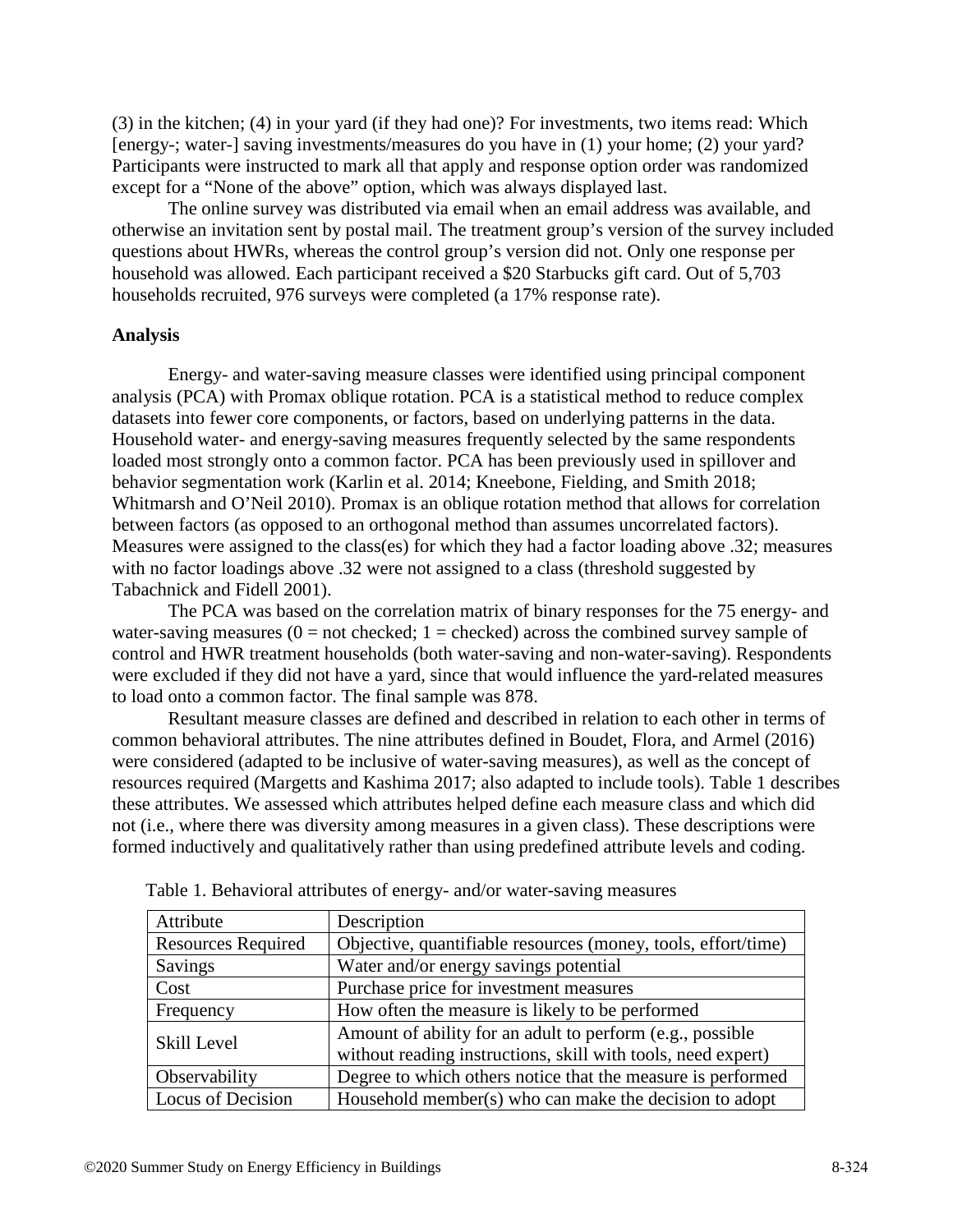| Attribute                 | Description                                                 |
|---------------------------|-------------------------------------------------------------|
| <b>Household Function</b> | Service provided (e.g., comfort, hygiene, nourishment)      |
| Home Topography           | Where in the home or property it occurs                     |
| Appliance                 | Relation to appliance category (e.g., large electric, water |
| Topography                | taps)                                                       |

*Source*: Adapted from adapted from Boudet et al. (2016) and Margretts & Kashima (2017).

# **Results and Discussion**

The PCA converged in nine iterations to reveal eight factors underlying self-reported participation in water-energy-saving measures. PCA was appropriate for the dataset per Kaiser-Meyer-Olkin Measure of Sampling Adequacy (= .848) and Bartlett's Test of Sphericity (*p* < .0001). The criterion for factor selection was an Eigenvalue greater than 1.5. The value of 1.5 was selected because using an Eigenvalue criterion of 1 yielded too many factors (24) and Eigenvalue  $= 2$  yielded too few (3 factors). We ran the same analysis on respondents from the HWR control group separately to ensure resultant classes from the full sample were not substantially influenced by the program; results were similar, so we completed analysis with the full sample. We named the measures class as follows (with Eigenvalues): Efficient Appliance (8.24), Maintenance & Management (3.33), Water Conservation (2.42), Efficient Irrigation (2.00), Green Landscape (1.87), Green Gardening (1.66), Energy Conservation (1.64), and Edge of Efficiency (1.50).



Figure 1. Scree plot from the PCA

Forty-five measures had a factor loading of at least .32 and thus were categorized as part of a measure class (per threshold given in Tabachnick and Fidell 2001). Two measures (drip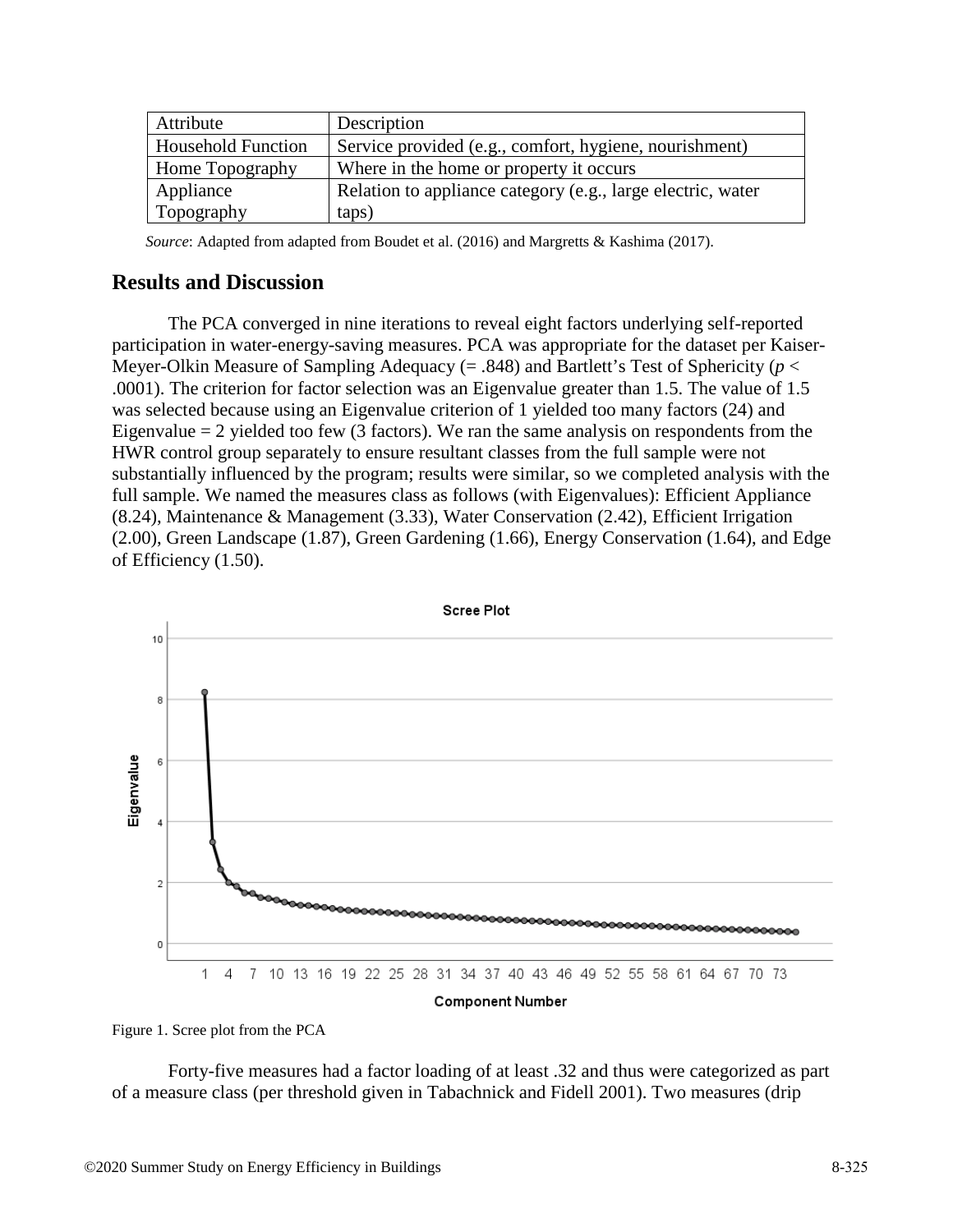irrigation and reusing boiled water) loaded onto multiple classes (two each). This leaves 30 measures that did not load strongly enough onto a factor to be categorized in a measure class. This is disappointing from one angle, because some uncategorized measures (e.g., turn off computers when not using) seem similar to measures that did load highly on one of the eight factors (e.g., turn TV off when not using) and we do not know why. On the other hand, it narrows the focus down to measures with the most implications for spillover.

In support of the study hypothesis, several of the identified measure classes contain both energy- and water-saving measures (Maintenance & Management, Water Conservation, Energy Conservation and Edge of Efficiency). Table 2 shows the rotated component matrix, including all behaviors and their factor loadings (i.e., correlation with each identified measure class), as well as frequency with which participants reported adopting them. Measures with the highest factor loadings are most indicative of a class (i.e., overall most strongly correlated with other measures in the class). Thus, these are potential intraclass "gateway" measures that, when adopted, might be most likely to lead to positive spillover to other measures in the same class. For example, checking for thermal leaks was most representative of Maintenance & Management, and would likely be the highest leverage measure to target in an intervention promoting multiple Maintenance & Management measures. We hypothesize that the more common measures within a given class may precede the less common measures, but future research is needed to explore the temporal relationships between adoption of different measures within a measure class.

| Water- and/or Energy-Saving Measure   | Frequency (%) | Efficient Appliance | Management<br>Maintenance & | Water Conservation | Efficient Irrigation | Green Landscaping | Green Gardening | Conservation<br>Energy | Advanced Efficiency |
|---------------------------------------|---------------|---------------------|-----------------------------|--------------------|----------------------|-------------------|-----------------|------------------------|---------------------|
| <b>ENERGY STAR TV</b>                 | 63            | .82                 | $-.03$                      | .08                | $-.04$               | $-19$             | .01             | $-.02$                 | .09                 |
| <b>ENERGY STAR refrigerator</b>       | 68            | .76                 | $-.10$                      | .11                | $-.02$               | $-.06$            | .00             | $-.01$                 | .05                 |
| <b>ENERGY STAR dryer</b>              | 63            | .76                 | $-.11$                      | .08                | $-.04$               | $-.06$            | $-.04$          | .06                    | .06                 |
| <b>ENERGY STAR computer</b>           | 42            | .71                 | $-.02$                      | .07                | $-.01$               | $-.03$            | .02             | $-.06$                 | .03                 |
| Check for thermal leaks               | 28            | $-.18$              | .72                         | .06                | $-.01$               | $-16$             | .05             | .03                    | .10                 |
| Caulk/seal doors/windows/baseboards   | 36            | $-.11$              | .71                         | $-.02$             | .03                  | $-.03$            | .00             | .06                    | $-.03$              |
| Check for shower/faucet/toilet leaks  | 75            | .02                 | .54                         | .00                | .14                  | $-.09$            | $-.01$          | .03                    | $-.20$              |
| Weather-stripping on doors/windows    | 43            | .18                 | .51                         | $-.19$             | $-.06$               | .16               | .05             | .00                    | $-.06$              |
| Clean refrigerator coils              | 29            | $-.01$              | .50                         | .17                | .02                  | $-.06$            | .02             | $-.11$                 | .16                 |
| Clean light bulbs                     | 28            | $-.05$              | .41                         | .27                | $-.03$               | $-.07$            | $-.08$          | .04                    | .14                 |
| Low-flow faucet aerator(s)            | 32            | .20                 | .35                         | .01                | $-.07$               | .29               | .02             | $-.12$                 | $-.08$              |
| Set water heater temperature to 120°F | 39            | $-.04$              | .33                         | .04                | .14                  | $-.08$            | .06             | .15                    | .15                 |

Table 2. PCA results: Factor loadings of each measure onto each measure class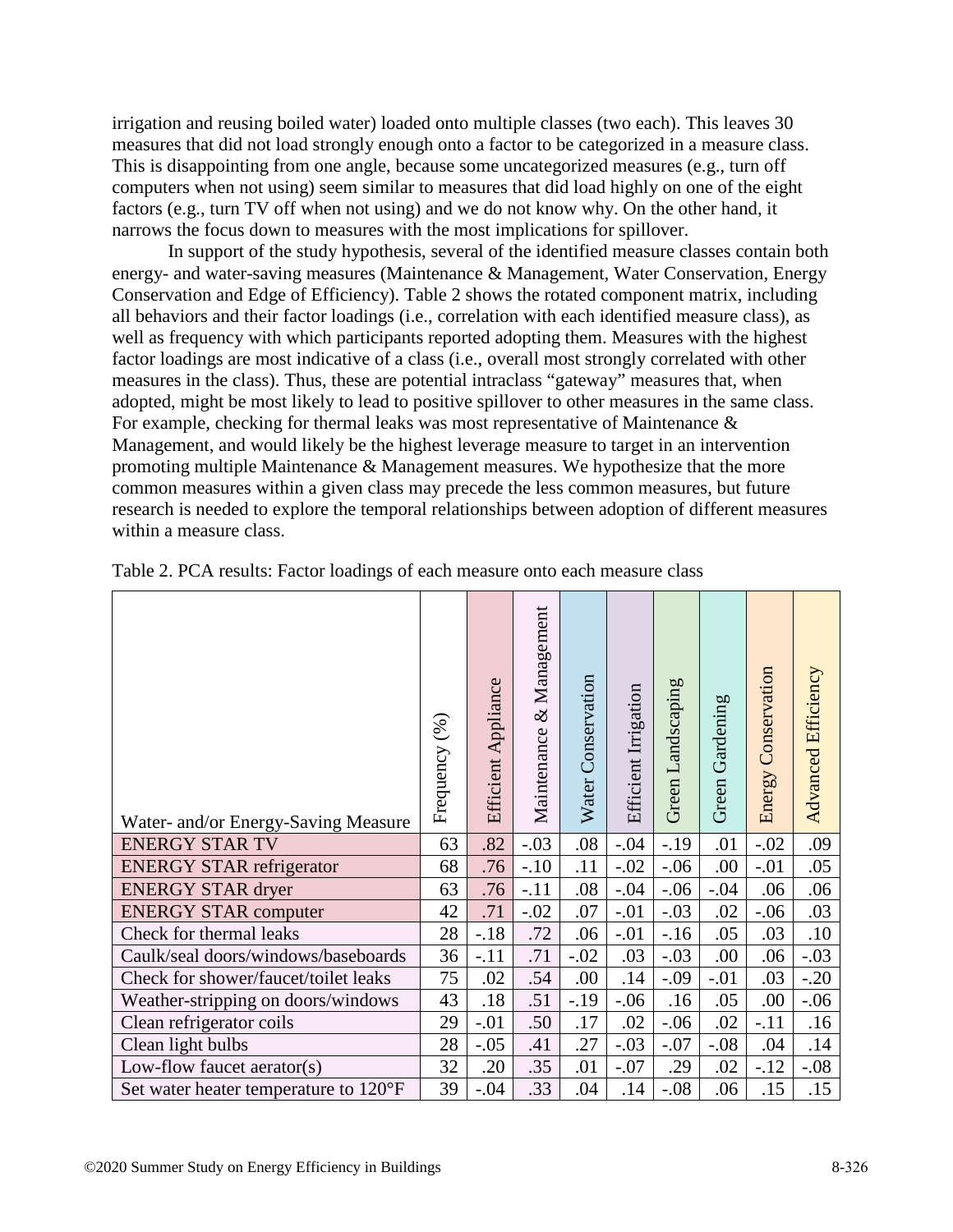| Water- and/or Energy-Saving Measure                          | Frequency (%)   | Efficient Appliance | Maintenance & Management | Water Conservation | Efficient Irrigation | Green Landscaping | Green Gardening | Energy Conservation | Advanced Efficiency |
|--------------------------------------------------------------|-----------------|---------------------|--------------------------|--------------------|----------------------|-------------------|-----------------|---------------------|---------------------|
| Turn off water while soaping hands                           | 36              | .05                 | $-.08$                   | .65                | $-.01$               | .14               | .01             | $-.07$              | .01                 |
| "" when scrubbing fruits and veg.                            | 51              | .11                 | $-.03$                   | .60                | .06                  | .05               | .05             | .02                 | $-.08$              |
| "" while scrubbing face/hair/body                            | 38              | $-.07$              | $-.02$                   | .54                | .05                  | .17               | $-.07$          | .01                 | .13                 |
| " while scraping/scrubbing dishes                            | 68              | .04                 | .04                      | .54                | .02                  | .03               | .01             | .07                 | $-.10$              |
| $\boldsymbol{\zeta} \boldsymbol{\zeta}$<br>" while shaving   | 55              | .15                 | .11                      | .54                | .09                  | .13               | $-.12$          | $-.07$              | $-.05$              |
| "" while brushing teeth                                      | 85              | .15                 | $-.05$                   | .45                | .18                  | .04               | $-.01$          | .08                 | $-.26$              |
| Take short showers (5 minutes or less)                       | 52              | .10                 | .06                      | .36                | $-.08$               | .03               | .04             | .06                 | .15                 |
| Reuse cooking water after boiling<br>(e.g., to water plants) | 21              | $-.03$              | .01                      | .33                | .00                  | .13               | .33             | $-.08$              | .02                 |
| Check for irrig. system/sprinkler leaks                      | 64              | $-.04$              | .07                      | .03                | .71                  | $-.01$            | $-.04$          | .07                 | $-.06$              |
| Trim plants around sprinkler heads                           | 59              | .00                 | .13                      | .02                | .68                  | $-.15$            | .01             | .02                 | $-.08$              |
| Rotating sprinkler heads                                     | 30              | $-.06$              | .10                      | .02                | .66                  | $-.05$            | $-.05$          | $-.24$              | $-.12$              |
| Adjust irrig./sprinkler timer monthly                        | 42              | $-.01$              | .01                      | .08                | .64                  | $-.09$            | $-.05$          | $-.04$              | .14                 |
| Multiple irrig./watering start times                         | 40              | $-.05$              | $-.11$                   | $-.04$             | .59                  | .15               | .04             | .10                 | .17                 |
| Weather-based irrigation controller                          | 9               | .06                 | $-.10$                   | .09                | .37                  | .04               | $-.07$          | $-.23$              | .27                 |
| Water only at dawn or dusk                                   | 80              | .09                 | $-.13$                   | $-.03$             | .34                  | $-.13$            | .14             | .29                 | $-.15$              |
| Drip irrigation                                              | 26              | $-.06$              | $-.20$                   | $-.06$             | .32                  | .45               | $-.02$          | .04                 | .17                 |
| Changed grass to native plants                               | 14              | $-.12$              | $-.08$                   | .13                | $-.20$               | .77               | .12             | .08                 | $-.05$              |
| Replaced high water use plants                               | 30              | $-.05$              | $-.12$                   | .16                | $-.02$               | .72               | .13             | .05                 | $-.15$              |
| Replaced lawn with artificial turf                           | 3               | $-.08$              | .08                      | .06                | .00                  | .49               | $-.33$          | $-.08$              | $-.08$              |
| Mulch leaves and leave in yard                               | $\overline{25}$ | $-.02$              | .08                      | $-.05$             | $-15$                | .02               | .71             | .02                 | .09                 |
| Compost grass/leaves/food                                    | 23              | $-.03$              | $-.10$                   | .09                | $-.05$               | .08               | .66             | $-.02$              | .12                 |
| Put mulch at base of tree/bush/shrub                         | 29              | .10                 | $-.05$                   | $-.07$             | .00                  | .28               | .60             | $-.02$              | $-.10$              |
| Mulching lawnmower                                           | 15              | .05                 | .12                      | $-.10$             | .07                  | $-.09$            | .57             | $-.14$              | .03                 |
| Water diff. plants according to needs                        | 63              | $-.14$              | .07                      | .06                | .12                  | .17               | .32             | .21                 | $-0.09$             |
| Turn AC down/off at night in summer                          | 79              | $-.07$              | $-12$                    | .07                | $-.10$               | .21               | .03             | .57                 | .13                 |
| Turn heat. down/off at night in winter                       | 75              | $-.11$              | .02                      | $-.02$             | .08                  | .08               | $-.08$          | .51                 | .12                 |
| Turn off TV when not in use                                  | 94              | .01                 | .08                      | .18                | $-.12$               | .07               | $-.18$          | .39                 | .06                 |
| Fully load clothes washer                                    | 86              | .07                 | .07                      | $-.04$             | $-.08$               | $-.10$            | .10             | .38                 | $-.05$              |
| <b>Reuse bath towels</b>                                     | 88              | $-.06$              | .10                      | $-.20$             | .01                  | .10               | .08             | .33                 | $-.21$              |
| <b>Tankless water heater</b>                                 | 6               | .11                 | $-.12$                   | $-.03$             | $-.15$               | $-.11$            | .03             | .10                 | .63                 |
| Hot water recirculation pump                                 | 6               | $-.01$              | .04                      | .04                | .10                  | $-.13$            | .07             | $-.15$              | .54                 |
| Water displacement device in toilet(s)                       | 11              | .04                 | .11                      | .05                | $-.01$               | $-.09$            | .12             | .01                 | .44                 |
| Smart thermostat                                             | 26              | .14                 | $-.05$                   | $-.06$             | .00                  | .22               | $-.06$          | .11                 | .34                 |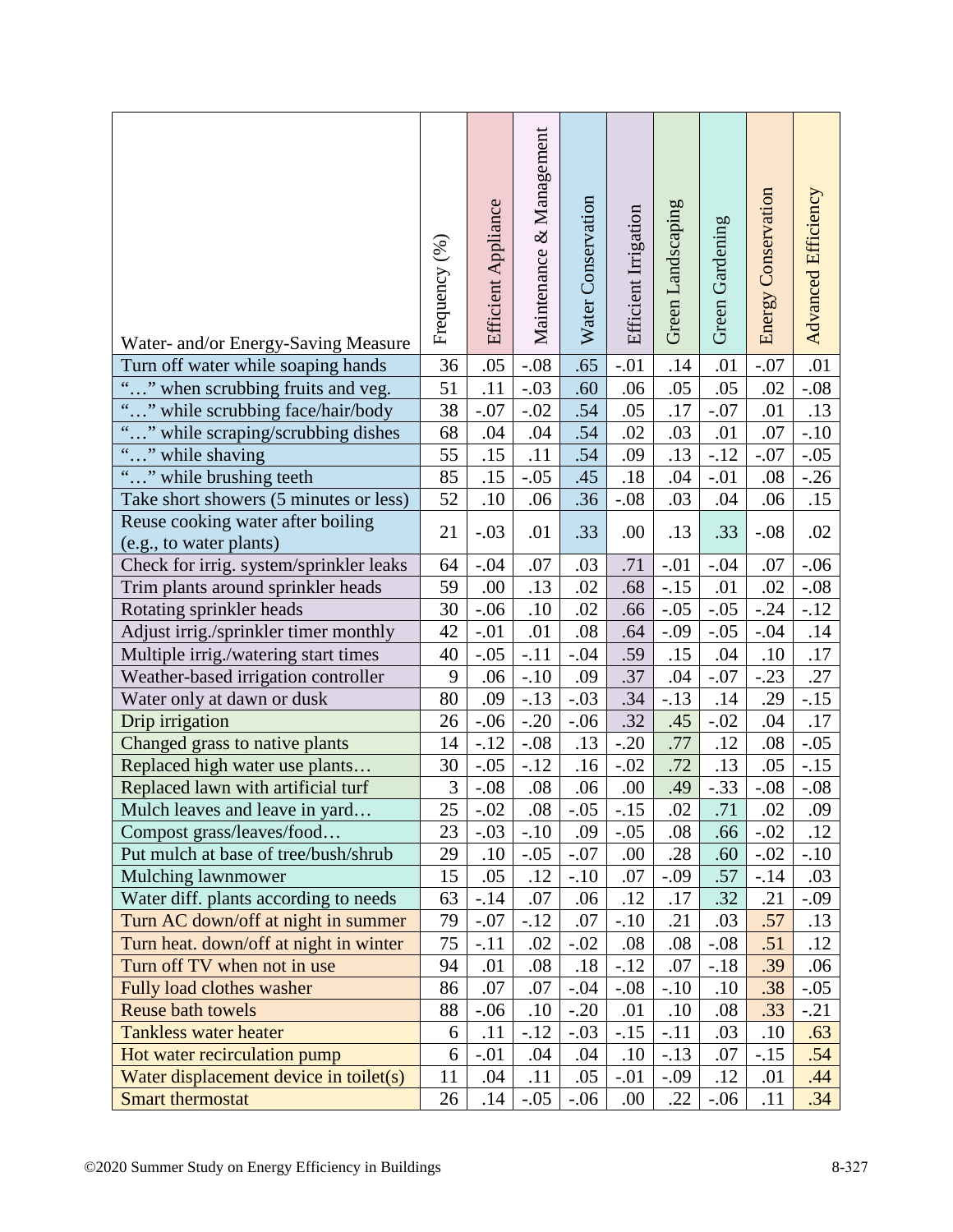|                                                                               | Frequency (%)   | Efficient Appliance | Maintenance & Management | Water Conservation | Efficient Irrigation | Green Landscaping | Green Gardening | Energy Conservation | Advanced Efficiency |
|-------------------------------------------------------------------------------|-----------------|---------------------|--------------------------|--------------------|----------------------|-------------------|-----------------|---------------------|---------------------|
| Water- and/or Energy-Saving Measure                                           |                 |                     |                          |                    |                      |                   |                 |                     |                     |
| High-efficiency showerhead                                                    | 48              | .31                 | .22                      | .07                | $-.01$               | .24<br>.30        | $-.01$          | $-.01$<br>.12       | $-.08$              |
| High-efficiency toilet                                                        | 46              | .29<br>.25          | $-.01$                   | .02<br>$-.01$      | $-.05$               |                   | .02             |                     | .13                 |
| LED lights                                                                    | 70<br>41        | .21                 | $-.03$<br>.05            | $-14$              | .00<br>.11           | .19<br>.02        | .00<br>.06      | .05<br>.02          | .08<br>.17          |
| Dryer with sensor<br>Insulation around hot water tank                         | 29              | .13                 | .30                      | $-.06$             | $-.01$               | .21               | .11             | $-.10$              | .03                 |
|                                                                               | 78              | .13                 | .30                      | $-.06$             | .13                  | .03               | $-.15$          | .21                 | $-.06$              |
| Clean/replace A/C filters<br>Insulation around hot water pipes                | 23              | .10                 | .24                      | $-.10$             | .03                  | .10               | $-.07$          | .02                 | .31                 |
| High-eff. or double-paned windows                                             | 46              | .18                 | .24                      | $-.24$             | $-.01$               | .17               | .02             | .06                 | $-.06$              |
|                                                                               | 28              | .15                 | .24                      | .00                | .07                  | .08               | .09             | $-.10$              | .15                 |
| Water pressure regulator valves<br>Insulation in walls, ceilings, roof, attic | 59              | .13                 | .23                      | $-.08$             | .07                  | .17               | $-.01$          | .07                 | .06                 |
| Use broom instead of hose to clean                                            |                 |                     |                          |                    |                      |                   |                 |                     |                     |
| driveways/walkways/decks/patios                                               | 77              | $-.04$              | .22                      | .24                | .00                  | .06               | .02             | .22                 | $-.13$              |
| Use cloth instead of hose to clean                                            |                 |                     |                          |                    |                      |                   |                 |                     |                     |
| lawn furniture/outdoor toys/sports eq.                                        | 44              | $-.10$              | .23                      | .22                | $-.04$               | .00               | .03             | .21                 | .11                 |
| Capture cold water while wait. for hot                                        | 10              | $-.03$              | .03                      | .22                | $-.01$               | $-.04$            | .24             | $-.03$              | .21                 |
| Stop watering when it rains                                                   | 89              | .11                 | $-.11$                   | .09                | .30                  | $-.24$            | .17             | .22                 | $-.02$              |
| Ensure water isn't running onto pave.                                         | 70              | .04                 | .06                      | .15                | .23                  | .06               | .09             | .30                 | $-.08$              |
| Hose faucet timer                                                             | 9               | $-.08$              | .10                      | $-.06$             | .23                  | .00               | .15             | $-.22$              | .09                 |
| Graywater system                                                              | $\overline{2}$  | $-.11$              | .03                      | .19                | .02                  | .30               | .00             | $-.29$              | $-.02$              |
| Permeable pavement                                                            | 5               | .00                 | .02                      | .15                | $-.06$               | .30               | .02             | $-.10$              | $-.01$              |
| Solar-powered garden lights                                                   | $\overline{26}$ | .03                 | .04                      | $-.08$             | .03                  | .27               | .09             | .03                 | $-0.08$             |
| Rainwater catchment system                                                    | 5               | .03                 | .04                      | .15                | .11                  | .20               | .16             | $-.30$              | $-.08$              |
| Soil moisture system                                                          | $\mathbf{1}$    | $-.15$              | .10                      | .06                | .08                  | .13               | $-.04$          | $-.24$              | .17                 |
| Check soil moisture before watering                                           | 28              | $-.03$              | .13                      | .10                | .09                  | $-.13$            | .28             | .14                 | .20                 |
| Turn off lights when leaving room                                             | 95              | .08                 | .03                      | .22                | .02                  | .02               | $-.14$          | .30                 | $-.07$              |
| Close refrigerator door quickly                                               | 89              | .05                 | .16                      | .14                | .02                  | $-.08$            | $-.09$          | .29                 | $-.02$              |
| Cover pots and pans when cooking                                              | 81              | $-.13$              | .30                      | .12                | $-.11$               | $-.02$            | .04             | .28                 | $-.04$              |
| Fully load dishwasher                                                         | 55              | .00                 | $-.03$                   | $-.24$             | .21                  | .16               | $-.09$          | .22                 | .20                 |
| Turn off computers when not in use                                            | 73              | .05                 | .15                      | .29                | $-.09$               | $-.13$            | $-.08$          | .20                 | .09                 |
| Motion sensor/dimmer/timer for lights                                         | 32              | .01                 | .06                      | $-.08$             | .16                  | .02               | .08             | $-.04$              | .31                 |
| Whole house fan                                                               | 25              | .08                 | .13                      | .02                | $-.05$               | $-.08$            | .13             | .04                 | .25                 |
| Air dry laundry                                                               | 40              | $-.10$              | $-.07$                   | .26                | $-.05$               | $-.05$            | .16             | .04                 | .16                 |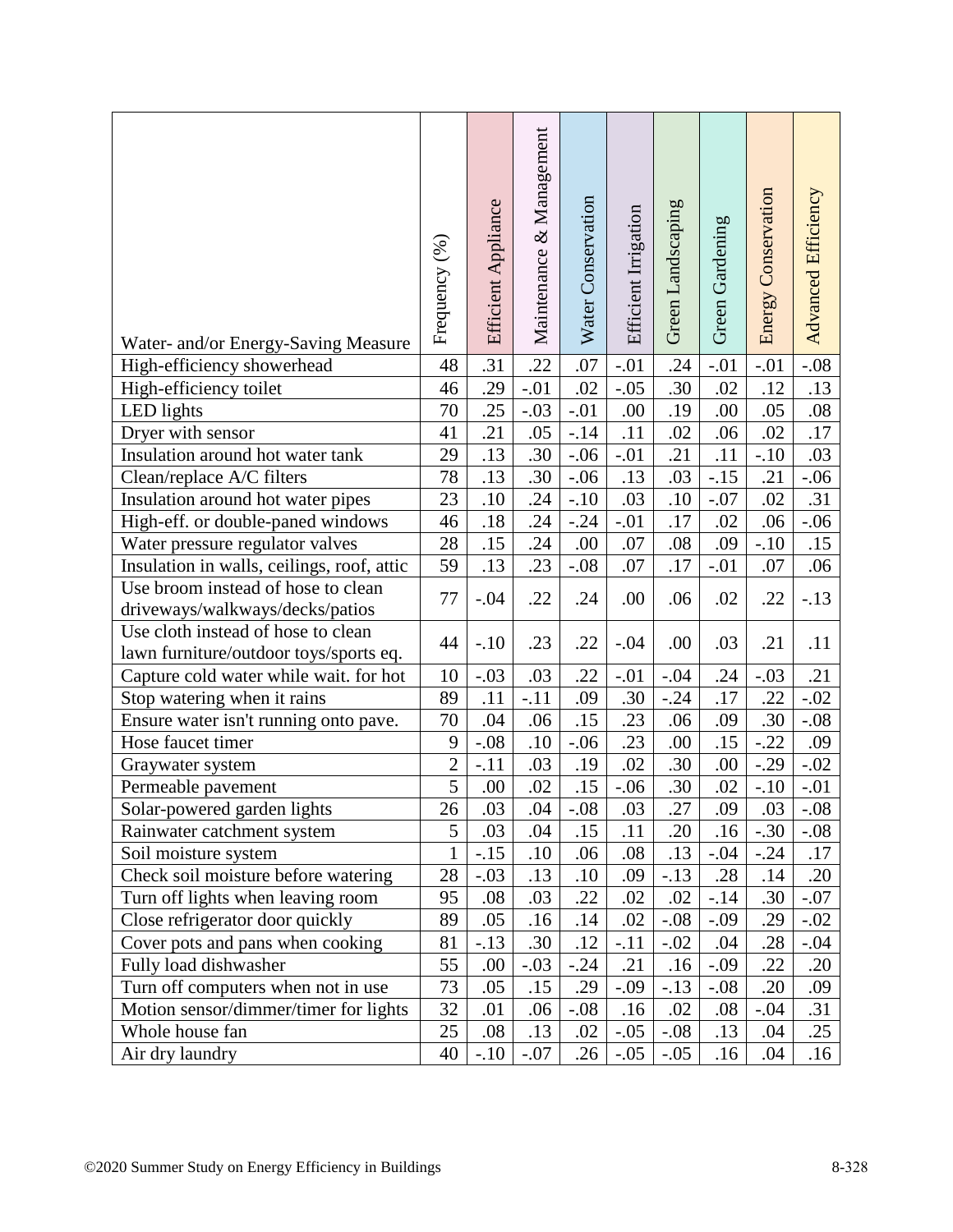Table 3 presents an overview of how the behavioral attributes used by Boudet, Flora, and Armel (2016) to categorize household energy-saving measures are useful in defining the measure classes identified in the PCA. Checked cells indicate a common attribute and empty cells indicate diversity within the measure class. Some classes are homogenous in terms of many attributes, while others are characterized by fewer common attributes. For example, Efficient Appliance measures require a common resource (money); have relatively high potential savings; are relatively expensive, infrequent, low skill, and observable; and are generally available only to adult household members. On the other hand, Edge of Efficiency measures (smart thermostat, tankless water heater, hot water recirculation pump and toilet tank water displacement device) are infrequent measures taken by adults only, and beyond that they have little in common. This class seems to showcase appliances at the next level of innovation in energy or water efficiency, as well as more obscure add-on measures. This might be indicative of a special type of required resource: knowledge of the existence of the measures. This is speculation that should be explored in future research.

|                             | Resources required | and/or water<br>savings<br>Energy | Cost | Occurrence frequency | Skill | Observability | of decision<br>Locus | Household function | Home topography | Appliance topography |
|-----------------------------|--------------------|-----------------------------------|------|----------------------|-------|---------------|----------------------|--------------------|-----------------|----------------------|
| Edge of Efficiency          |                    |                                   |      | X                    |       |               | X                    |                    |                 |                      |
| <b>Efficient Appliance</b>  | X                  | X                                 | X    | X                    | X     | X             | X                    |                    |                 |                      |
| Maintenance & Management    | X                  |                                   | X    |                      |       | X             | X                    |                    |                 |                      |
| <b>Energy Conservation</b>  | X                  | X                                 | X    | X                    | X     | X             | X                    |                    |                 |                      |
| <b>Water Conservation</b>   | X                  | X                                 | X    | X                    | X     | X             | X                    | X                  | X               | X                    |
| <b>Efficient Irrigation</b> |                    |                                   |      |                      |       |               | X                    | X                  | X               | X                    |
| <b>Green Gardening</b>      |                    |                                   |      |                      |       |               | X                    | X                  | X               | X                    |
| Green Landscape             | X                  | X                                 | X    | X                    | X     | X             | X                    | X                  | X               | X                    |

Table 3. Behavioral attribute analysis of water-energy-saving measure classes

Limitations to this study include a focus on positive *intra*class spillover. The PCA focused on identifying categories of oft-co-occurring measures, and did not explore negative spillover or *inter*class spillover (between identified measure classes). Another limitation is that we did not assess all energy-water-saving measures identified in prior research (e.g., Boudet, Flora, and Armel 2016). For example, we did not include ENERGY STAR dishwasher or clothes washer, which might have loaded with Efficient Appliance and proved it to be another category that includes both energy- and water-saving measures. Future research to confirm and extend the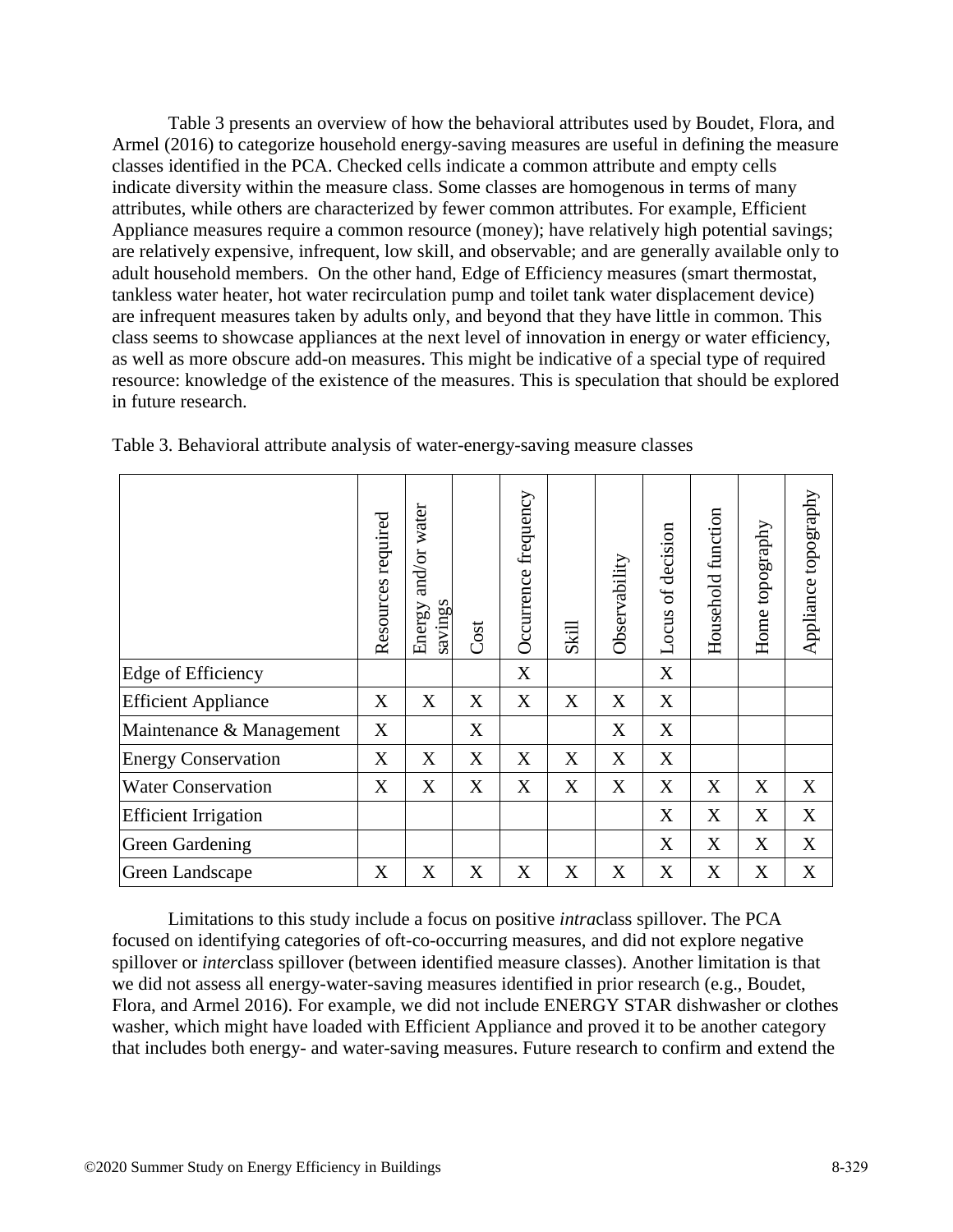eight identified measure classes is crucial to continue to build knowledge in this yet relatively underexplored area of energy behavior segmentation and spillover.

### **Conclusion**

This research builds on prior energy behavior segmentation and spillover research by classifying 75 energy- and/or water-saving measures into eight correlated measure classes within which positive spillover is likely to occur. Past important work in this area has included deductive classifications of large sets of energy measures (Boudet, Flora, and Armel 2016) and inductive classifications of relatively limited sets of measures (e.g., Karlin et al. 2014). This research attempted to blend both approaches by taking an inductive approach with a larger set of measures. Our classification confirms the importance of previously defined behavioral attributes (e.g., frequency, skill, cost) in determining the kinds of behavioral similarity that underlie spillover, but highlights how different attributes are more or less useful in defining different categories. Thus, the weighting of various attributes when deductively determining these response classes is difficult to predetermine and more inductive research is required to continue to build our understanding of pro-environmental response classes.

The findings suggest that people tend to concentrate their household energy- and/or water-saving efforts within some measure classes and not others. Understanding these measure classes can help guide behavior-based energy program developers in selecting target behaviors and designing interventions. For example, a series of energy reports could focus on one measure class at a time, each report promoting multiple measures within a given class and particularly highlighting high-leverage, "gateway" measures, i.e., those most correlated with others in the class. Additionally, if program developers collect data on baseline behavior, they could identify measures that their target audience is more likely to adopt (i.e., from classes within which they have already adopted some but not all measures). Furthermore, efforts to identify motivations, barriers, and supports for each unique measure class can support more efficient and effective interventions. Overall, understanding energy-saving measure classes can enable strategic selection of target behaviors and support more tailored and cost-effective programs.

# **References**

- Bratt, C. 1999. "Consumers' Environmental Behavior. Generalized, Sector-Based, or Compensatory?" *Environment and Behavior,* 311, 28-44.
- Boudet, H. S., J.A. Flora, and K.C. Armel. 2016. "Clustering Household Energy-Savings Behaviours by Behavioural Attribute." *Energy Policy*, 92, 444-454.

Consortium for Energy Efficiency. 2018. *2018 Behavior Program Summary - Public Version.* https://library.cee1.org/content/2018-behavior-program-summary-public-version

Cooper, J. O., T.E. Heron, and W.L. Heward. 2007. *Applied Behavior Analysis.*

Dietz, T., G.T. Gardner, J. Gilligan, P. Stern, and M.P. Vandenbergh. 2009. "Household Actions Can Provide a Behavioral Wedge to Rapidly Reduce US Carbon Emissions." *PNAS*, 10644, 18452-18456.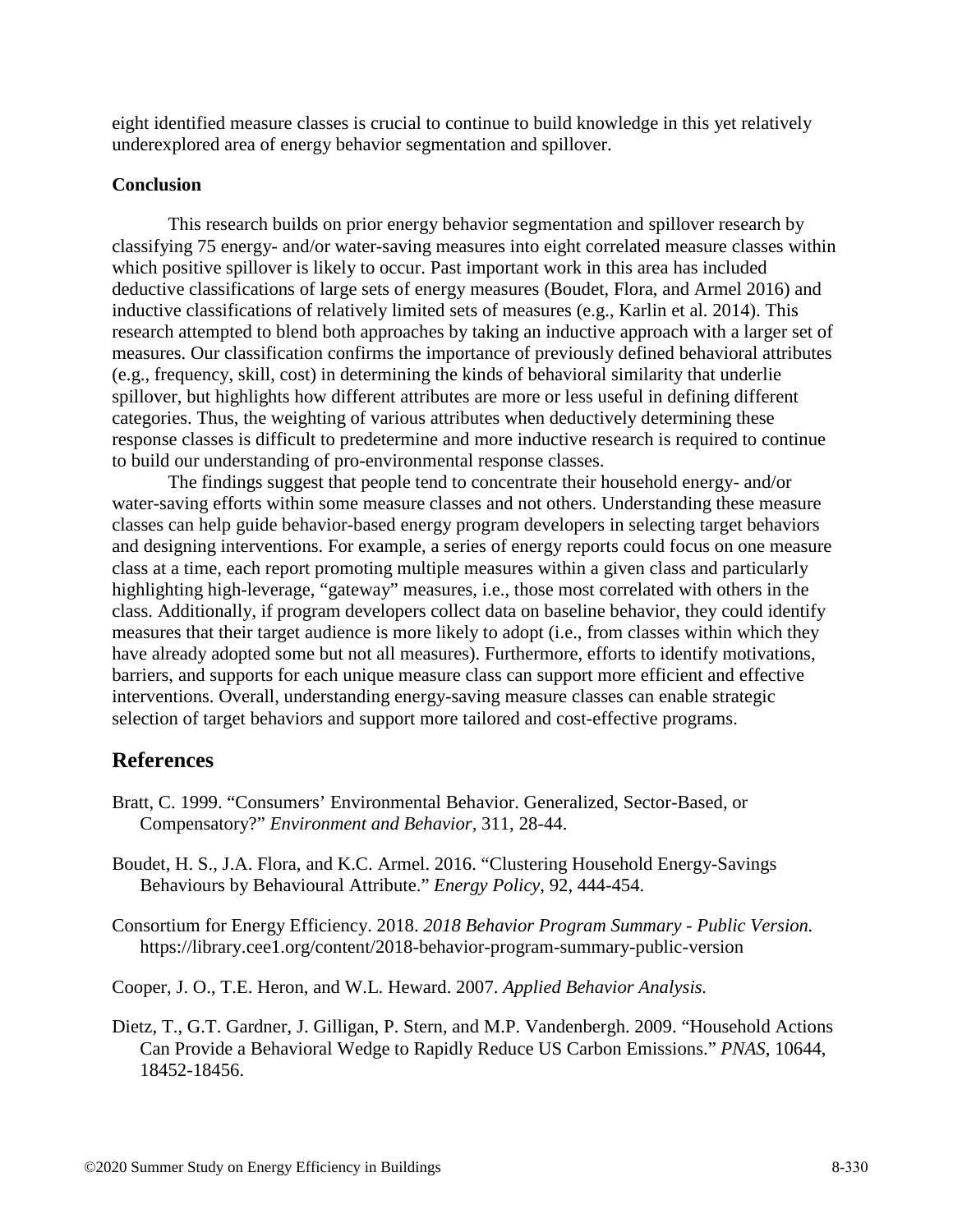- Frankel, D., S. Heck, and H. Tai. 2013. *Sizing the Potential of Behavioral Energy-Efficiency Initiatives in the US Residential Market*. Retrieved from: https://www.mckinsey.com/~/media/mckinsey/industries/electric%20power%20and%20natu ral%20gas/our%20insights/giving%20us%20energy%20efficiency%20a%20jolt/sizing%20th e%20potential%20of%20behavioral%20energy%20efficiency%20initiatives%20in%20the% 20us%20residential%20market.ash
- Gardner, G. T., and P.C. Stern. 2008. "The Short List: The Most Effective Actions US Households Can Take to Curb Climate Change." *Environment: Science and Policy for Sustainable Development*, 505, 12-25.
- Gatersleben, B., L. Steg, and C. Vlek. 2002. "Measurement and determinants of environmentally significant consumer behavior." *Environment and Behavior*, 343, 335-362.
- Hawken, P. Ed. 2017. *Drawdown: The Most Comprehensive Plan Ever Proposed to Reverse Global Warming.* Penguin.
- Ignelzi, P., J. Peters, K. Randazzo, A. Dougherty, L. Dethman, and L. Lutzenhiser. 2013. *Paving the way for a richer mix of residential behavior programs*. Report prepared for the California Invest-Owned Utilities, CALMAC Study ID: SCE0334.01.
- Jessoe, K., G.E. Lade, F. Loge, and E. Spang. 2017. *Spillovers from Behavioral Intentions: Experimental Evidence from Water and Energy Use.* E2e Project Working Paper Series.
- Karlin, B., N. Davis, A. Sanguinetti, K. Gamble, D. Kirkby, and D. Stokols. 2014. "Dimensions of conservation: Exploring differences among energy behaviors." *Environment and Behavior*, 464, 423-452.
- Kneebone, S., K. Fielding, and L. Smith. 2018. It's What You Do and Where You Do It: Perceived Similarity in Household Water Saving Behaviours." *Journal of Environmental Psychology*, 55, 1-10.
- Margetts, E. A., and Y. Kashima. 2017. "Spillover Between Pro-Environmental Behaviours: The Role of Resources and Perceived Similarity." *Journal of Environmental Psychology*, 49, 30- 42.
- McKenzie-Mohr, D. 2011. *Fostering Sustainable Behavior 3rd ed.*. Gabriola Island, BC, Canada: New Society.
- Nilsson, A., M. Bergquist, and W.P. Schultz. 2017. "Spillover Effects in Environmental Behaviors, Across Time and Context: A Review and Research Agenda." *Environmental Education Research*, 23:4, 573-589.
- Ølander, C. F., and Thøgersen, J. 2000. "Perceived similarities and dissimilarities among activities with environmental consequences." In *IAREP/SABE 2000 Conference. Fairness and Cooperation, Baden, Vienna/Austria,* 319-323. University of Vienna.